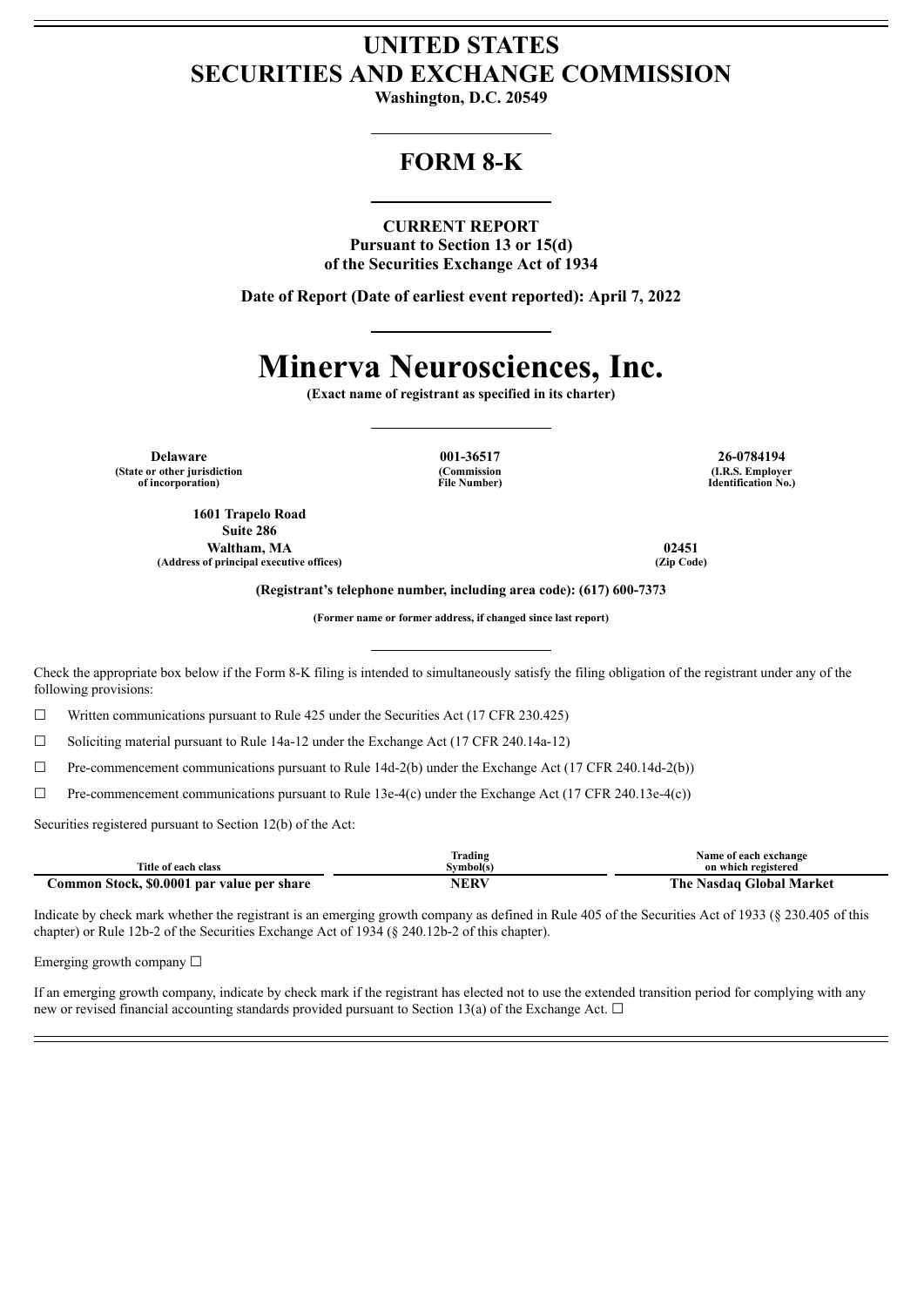#### **Item 8.01 Other Events.**

On April 7, 2022, Minerva Neurosciences, Inc. issued a press release announcing that it has received the official meeting minutes from the Type C meeting with the U.S. Food and Drug Administration held on March 2, 2022, regarding development of roluperidone for the treatment of negative symptoms in schizophrenia. A copy of this press release is attached hereto as Exhibit 99.1 and is incorporated herein by reference.

#### **Item 9.01 Financial Statements and Exhibits**

(d) Exhibits

| <b>Exhibit No.</b> | <b>Description</b>                                                           |
|--------------------|------------------------------------------------------------------------------|
| 99.1               | Press release of Minerva Neurosciences, Inc. dated April 7, 2022.            |
| -104               | Cover Page Interactive Data File (embedded within the Inline XBRL document). |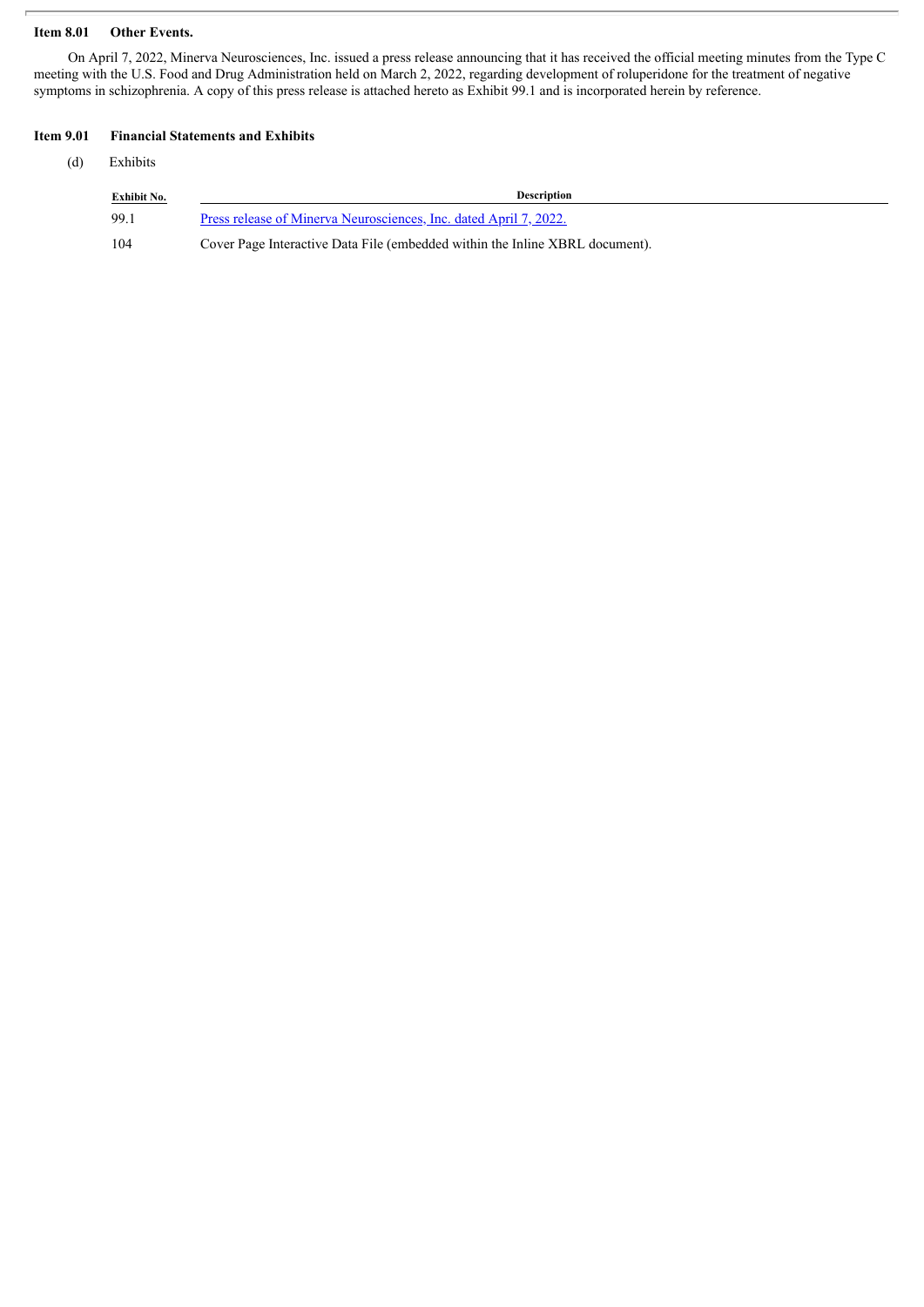**SIGNATURE**

Pursuant to the requirements of the Securities Exchange Act of 1934, the Registrant has duly caused this report to be signed on its behalf by the undersigned hereunto duly authorized.

### **MINERVA NEUROSCIENCES, INC.**

By: /s/ Geoffrey Race

Name: Geoffrey Race Title: President

Date: April 7, 2022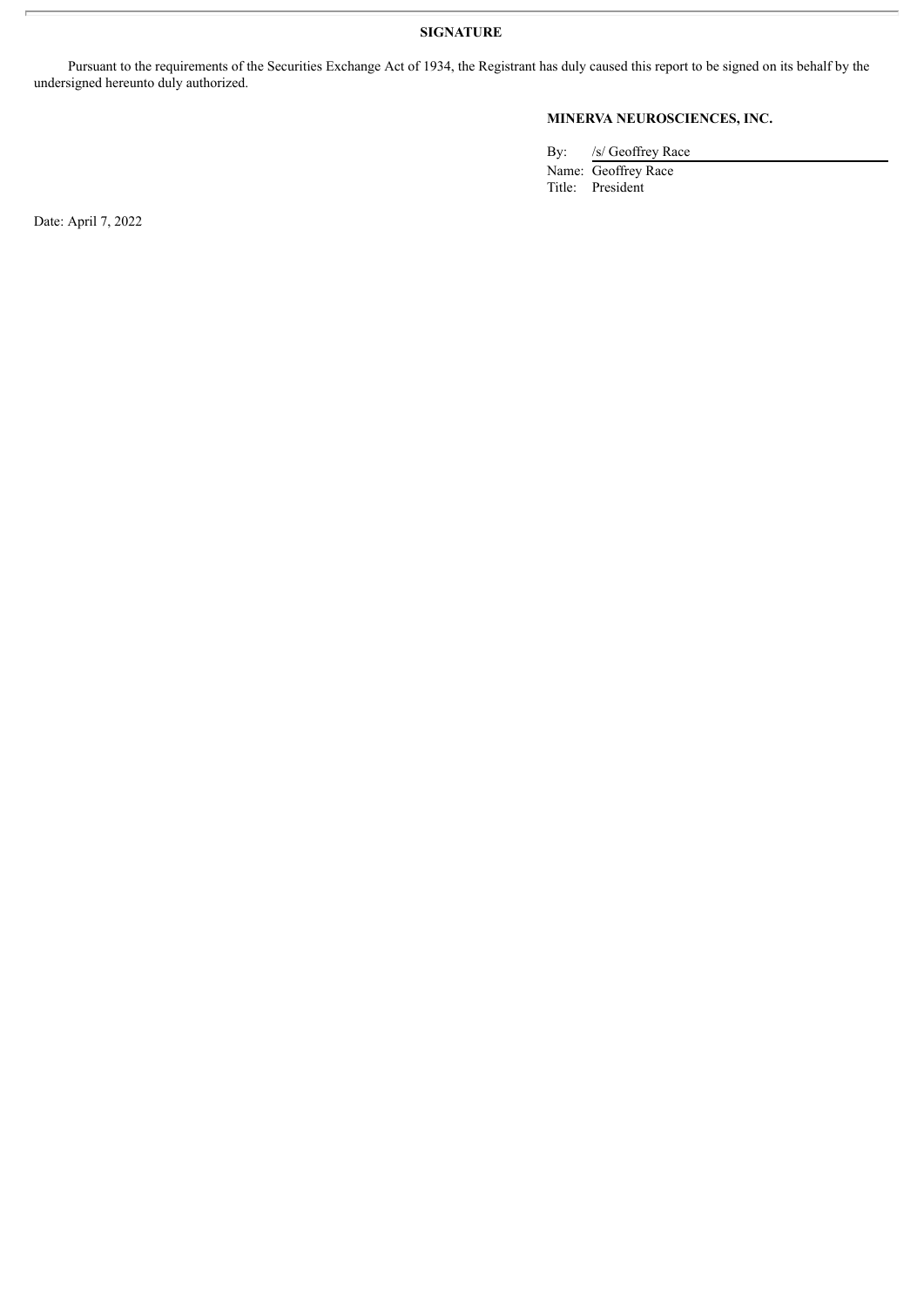

#### <span id="page-3-0"></span>Minerva Neurosciences Provides Update from Type C Meeting with FDA and Next Steps in Preparation for Submission of a New Drug **Application (NDA) for Roluperidone for the Treatment of Negative Symptoms in Schizophrenia**

#### *Company to Host Webcast Wednesday, April 13, 2022 at 11am ET*

WALTHAM, Mass., April 7, 2022 – (Globe Newswire) Minerva Neurosciences, Inc. (NASDAQ: NERV), a clinical-stage biopharmaceutical company developing therapies to treat central nervous system (CNS) disorders, announced today that it has received the official meeting minutes from the Type C meeting with the U.S. Food and Drug Administration (FDA) held on March 2, 2022, regarding development of roluperidone for the treatment of negative symptoms in schizophrenia.

The primary purpose of the meeting was for Minerva to seek the FDA's agreement on the use of roluperidone as monotherapy for the treatment of negative symptoms of schizophrenia in the subgroup of patients with moderate to severe negative symptoms and stable positive symptoms.

Dr. Remy Luthringer, Executive Chairman and Chief Executive Officer of Minerva Neurosciences said, "Both the patient and medical communities recognize the need for a radical new treatment to address the negative symptoms of schizophrenia. Presently, there is no approved treatment for negative symptoms in the United States. I believe roluperidone has the potential to transform the lives of people who are unable to participate in and enjoy everyday activities due to their negative symptoms. We are mindful of our responsibility to patients and would particularly like to thank Dr. Tiffany Farchione, Director, Division of Psychiatry and Dr. Billy Dunn, Director, Office of Neuroscience, and their colleagues for their support at the Type C meeting. We are committed to working with the Division and continuing an open dialogue in preparation for a potential NDA submission for roluperidone in the summer, subject to guidance from the Division."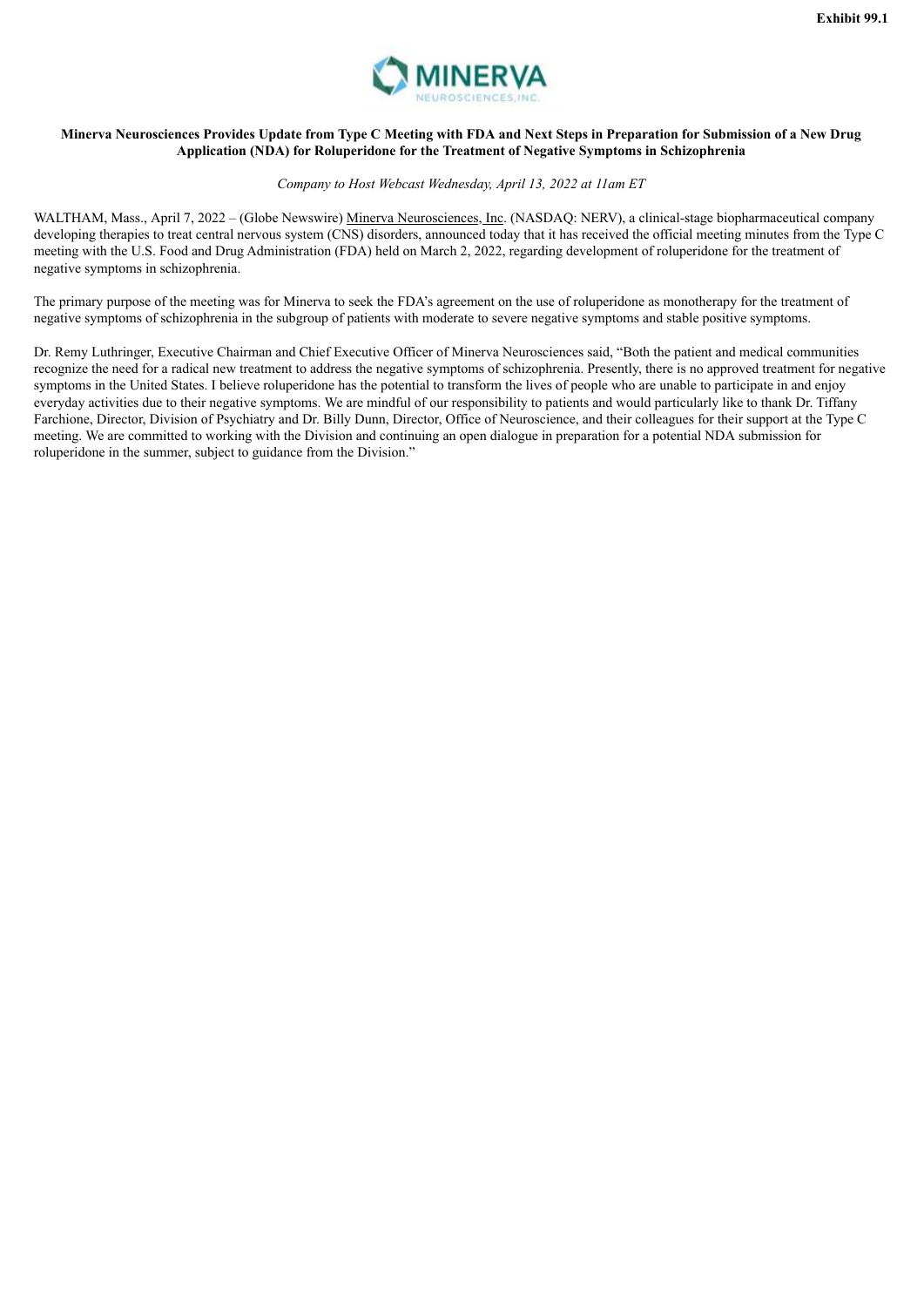The Division agreed that there is an unmet need for negative symptom treatments and restated its position following the November 2020 Type C meeting in which they indicated a marketing application was highly unlikely to be filed. The Division also stated at the November 2020 meeting that, at a minimum, there would be substantial review issues due to the lack of two adequate and well-controlled trials to support efficacy claims for this novel indication. The Division acknowledged at the time that the studies appear to show promising signals and encouraged Minerva to continue the drug development program for this indication. Since the Type C meeting in November 2020, Minerva has completed the Open-label extension of the Phase 3 study and has continued to develop roluperidone as a monotherapy specifically for the treatment of negative symptoms of schizophrenia in the subgroup of patients with moderate to severe negative symptoms and stable positive symptoms.

At the recent meeting, Minerva and the Division discussed roluperidone's use as a monotherapy for negative symptoms and the Division advised that several important and substantial concerns remain including:

- the applicability of the results of the Phase 2b study (conducted in Europe) to the US population. Minerva presented data in the briefing document sent to the Division in advance of the meeting showing comparable baseline data and efficacy across both US and ex-US patients in the Phase 3 study.
- the proposed use of post hoc analyses for the primary endpoint results of the Phase 3 study. The Division added that even with the exclusion of one trial site that Minerva believes to be subject to potential data integrity issues, the overall study remains negative. For the Phase 3 study to be positive, where the truncated Hochberg procedure was used to control the overall Type I error, both roluperidone doses must be statistically significant versus placebo, which was not the case for the 32mg dose. Minerva confirmed in post-meeting follow-up that the exclusion of one site had been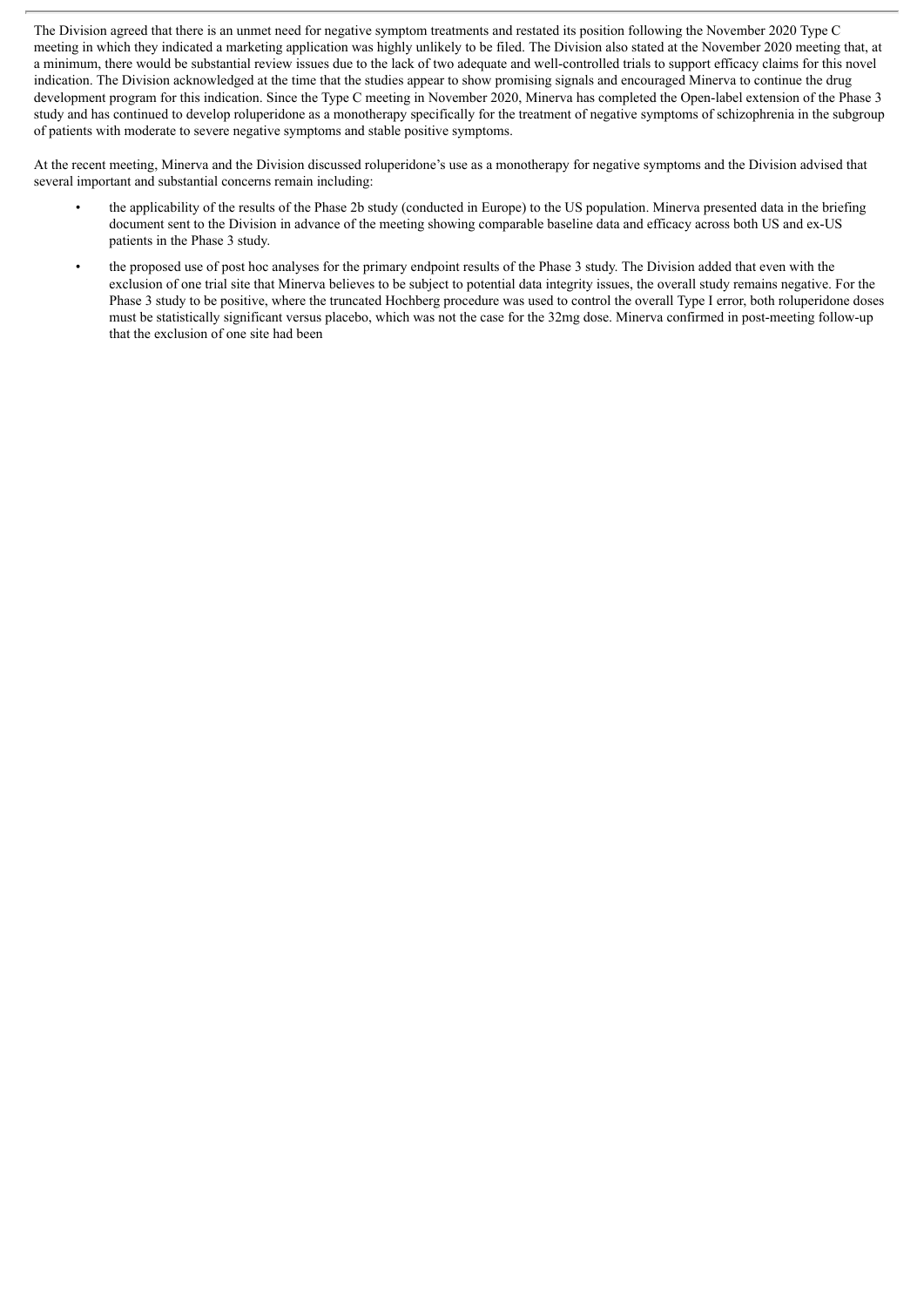prespecified in the SAP submitted to the Division in May 2020 before the unblinding of the double-blind data. Excluding the trial site with data integrity issues resulted in a nominal p-value of 0.044 on the primary endpoint for the 64mg dose. In the Phase 2b study the 64 mg and the 32 mg doses of roluperidone achieved statistical significance versus placebo.

The Division sought reassurance that Minerva could reliably identify patients who do not need antipsychotics and how to evaluate the stability of those patients, and potential recurrence of positive symptoms of those patients, what would be considered a significant change in symptoms, how much time patients should be monitored to evaluate whether positive symptoms will recur, and what should be done if positive symptoms recur. Minerva informed the Division that it believes this patient population can be readily identified by clinicians, that this patient population presents commonly in clinical practice, that there is an unmet need for treatments for these patients and that Minerva expects that the population could be clearly characterized in product labelling.

The Division pointed out that prescribers are likely to use roluperidone in a way that differs significantly from the intended monotherapy use, noting that at this time, there are no data to show that roluperidone does not interfere with the safety or efficacy of antipsychotic medications. Minerva stated that it believes that findings from the completed Phase 2b (MIN101-C03) and Phase 3 (MIN101-C07) studies, (in which roluperidone was administered in monotherapy without concomitant use of antipsychotic medications), demonstrate continued stability of positive symptoms in patients over time. Minerva stated that the relapse rate in these trials was less than 15% of the treated population compared to relapse rates of more than 25%<sup>1</sup> in other trials in which patients were treated with antipsychotics. Following the meeting, Minerva submitted additional data to the Division from the Phase 2b and Phase 3 studies demonstrating that roluperidone does not interfere with the efficacy of antipsychotics in patients who suffered relapse and withdrew from the studies.

The Division confirmed that results from the pivotal bridging Bioequivalence study appear to be adequate for a future acceptable NDA submission but advised that final confirmation of this would be a matter of review and also acknowledged that Minerva's initial pediatric study plan (iPSP) dated November 28, 2017, remains in force.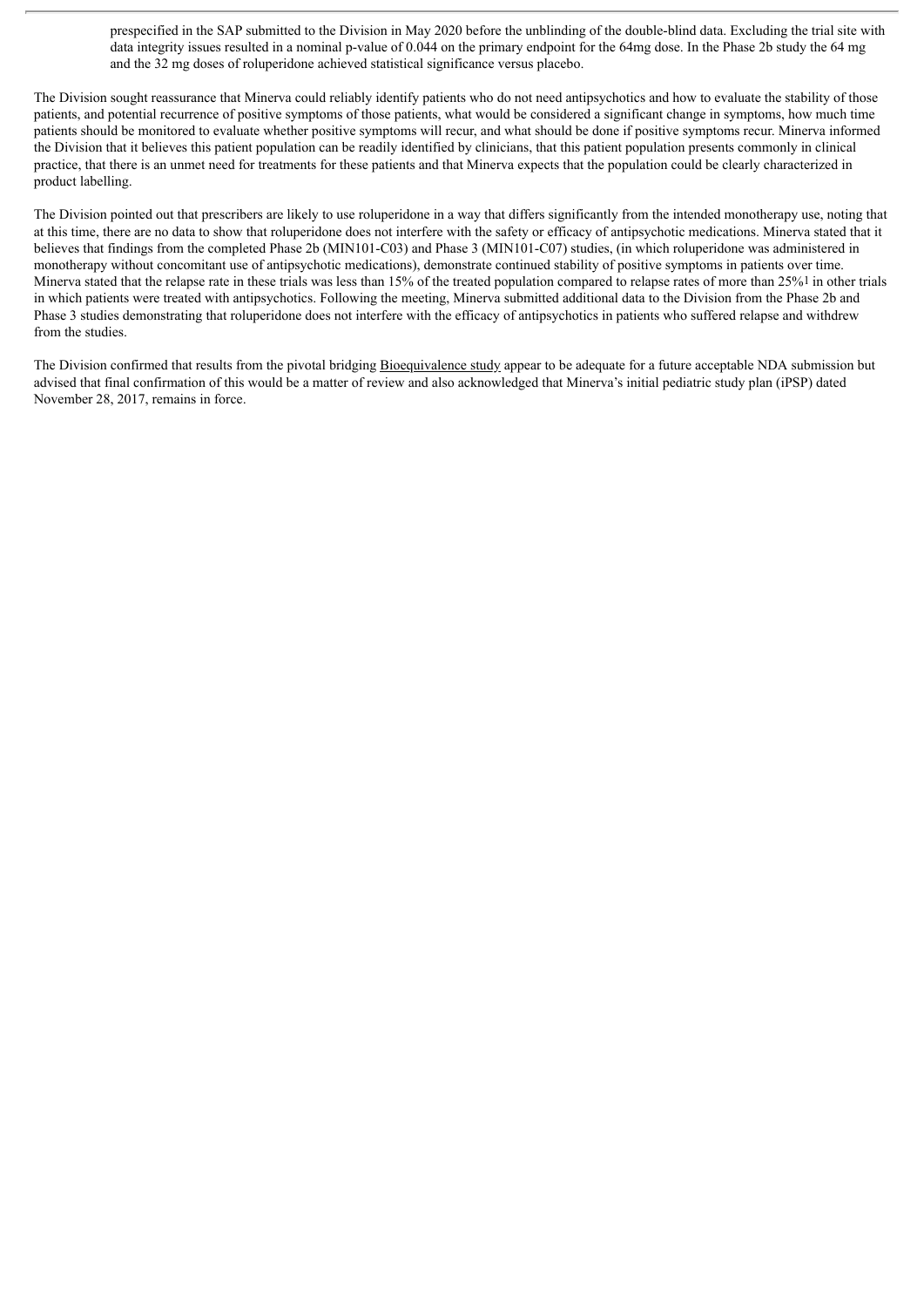Minerva continues to believe that it has conducted two adequate and well controlled studies for the intended indication, and that the data from these studies are sufficient to support a marketing application. Minerva views the concerns raised regarding the data from the Phase 2b and Phase 3 studies as those that FDA would ordinarily consider during its review of an NDA.

At the end of the meeting, the Division suggested that there may be a way to address its concerns, whether the completed studies provide substantial evidence that negative symptoms are responsive to roluperidone, concurrently with the questions about positive symptoms and coadministration with antipsychotic medication through the acquisition of additional data. The Division advised that collection of additional data could begin in parallel with Minerva's preparations for a potential marketing application and need not be deferred until a determination about submission or filing of the application has been made.

Minerva will host a webcast on Wednesday, April 13, 2022, at 11:00 ET. Joining Dr. Remy Luthringer and Geoff Race of Minerva will be Dr. Phil Harvey, Leonard M. Miller Professor of Psychiatry and Behavioral Sciences at the University of Miami Miller School of Medicine. To participate, please dial (877) 312-5845 (domestic) or (765) 507-2618 (international) and refer to conference ID 2489714.

The live webcast can be accessed under "Events and Presentations" in the Investors and Media section of Minerva's website. The archived webcast will be available on the website beginning approximately two hours after the event for 90 days.

# # #

Reference 1. Arato et al, 2002; Leucht et al 2012; Durgan et al 2016.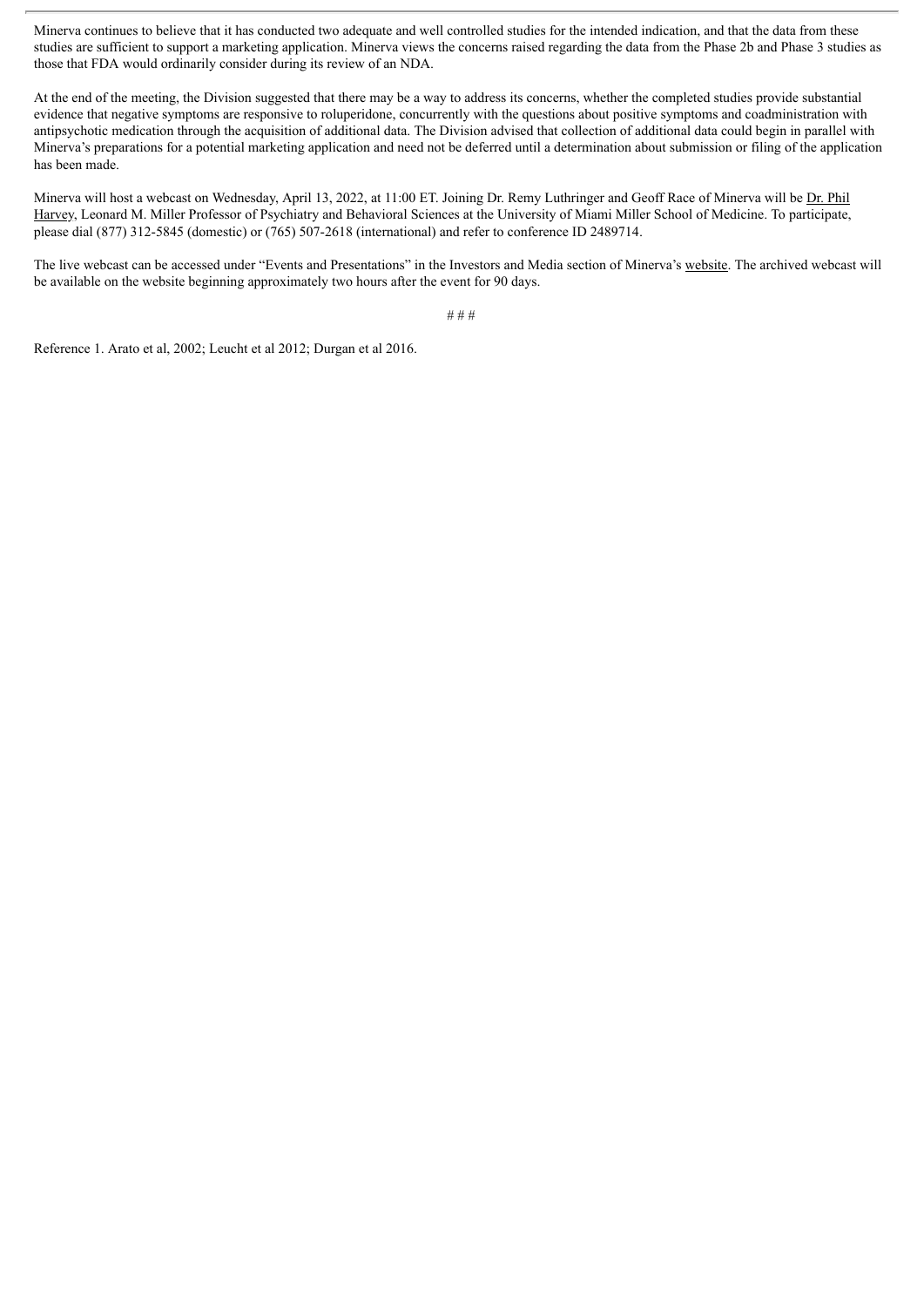#### **About Schizophrenia and Negative Symptoms**

Schizophrenia is a chronic, severe and debilitating type of mental illness characterized by distortions in thinking, perception, emotions, language, sense of self and behavior. Schizophrenia affects 20 million people worldwide. (World Health Organization).

Negative symptoms can cause individuals with schizophrenia to withdraw from society, become disinterested or unable to complete tasks or feel pleasure. Negative symptoms are characterized by five constructs: blunted affect, alogia, avolition, anhedonia, and asociality (Marder and Galderisi, 2017).

Negative symptoms are the main cause of the poor functional outcome of patients suffering from schizophrenia (Harvey et al., 2020) and may also be one of the main reasons ultrahigh risk adolescents may develop full blown schizophrenia (Gomes and Grace, 2017). There are currently no treatments approved for negative symptoms of schizophrenia.

Minerva believes that research continues to emerge indicating that there is a large subgroup of patients with schizophrenia who have moderate to severe primary negative symptoms and minimal positive symptoms (Galderisi 2021) and have a low risk of worsening of positive symptoms even in the absence of antipsychotic treatments (Harrow 2013; Moilanen 2016; Murray 2016; Wils 2017; Wunderink 2013; Landolt 2016). The medical need for treatments for this subgroup of patients is large.

#### **About Minerva Neurosciences**

Minerva Neurosciences, Inc. (Nasdaq: NERV) is a clinical-stage biopharmaceutical company focused on developing product candidates to treat central nervous system (CNS) diseases. Our goal is to transform the lives of patients with improved therapeutic options. Minerva's portfolio of compounds includes roluperidone (MIN-101), in clinical development for negative symptoms of schizophrenia, and MIN-301 for Parkinson's disease. For more information, please visit our website.

#### *Forward-Looking Safe Harbor Statement*

This press release contains forward-looking statements which are subject to the safe harbor provisions of the Private Securities Litigation Reform Act of 1995, as amended. Forward-looking statements are statements that are not historical facts, reflect management's expectations as of the date of this press release, and involve certain risks and uncertainties. These statements may be identified by words such as "aims," "anticipates," "believes," "could," "estimates," "expects," "forecasts," "goal," "intends," "may," "plans," "possible," "potential," "seeks," "will" and variations of these words or similar expressions that are intended to identify forward-looking statements, although not all forward-looking statements contain these words. Forwardlooking statements in this press release include, but are not limited to, statements with respect to the clinical development of roluperidone as monotherapy for the treatment of negative symptoms of schizophrenia; the potential benefits of roluperidone as monotherapy for the treatment of negative symptoms of schizophrenia or any other indication; the adequacy and efficacy of our clinical trials and studies with roluperidone, and the sufficiency of the data from such trials and studies to support marketing application; our interpretation of the feedback from the  $\dot{U}$ .S. Food and